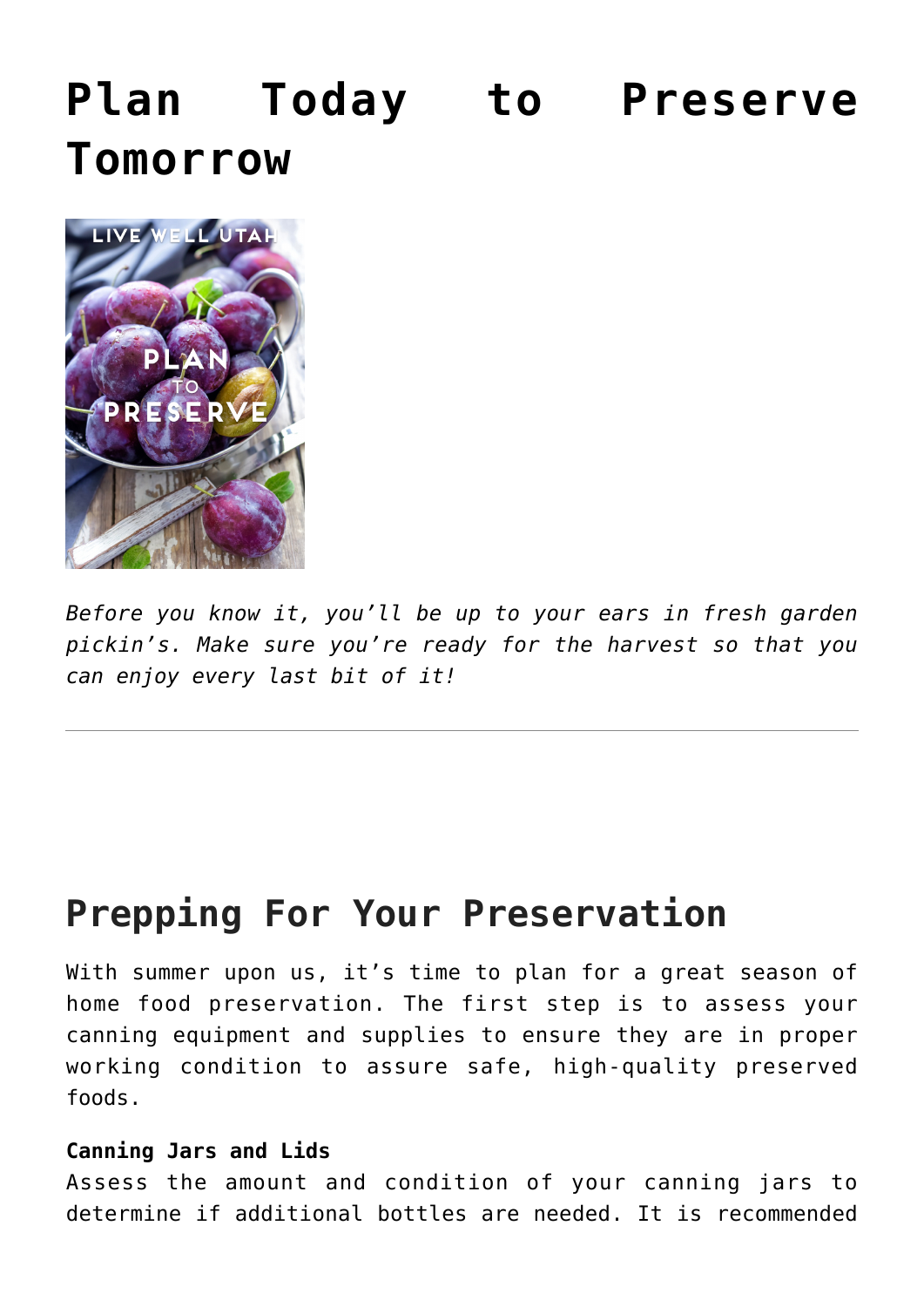to only use Mason-type jars that are made specifically for home canning. Check the bottles for scratches, cracks, nicks or chips. Nicked or chipped bottle rims will not seal properly, and scratched bottles may cause cracking or breakage while processing, so it is best to dispose of those bottles. Bottles that are not made specifically for canning may break under high heat or pressure and may experience more seal failures. The same is true for very old Mason jars that have weakened over time.

Jars come in many sizes from half-pint to half-gallon, and it is important to use the jar size that is specified in a recipe. Half-gallon jars should only be used for canning very acidic juices such as apple juice or grape juice.

It is recommended to use two-piece flat metal lids and screwing bands for processing. The USDA Complete Guide to Home Canning states that gaskets in unused lids work well for at least five years from the manufacturing date. Do not use old, used, dented or deformed lids, but the screw bands are reusable as long as they are not bent, dented or rusted.

#### **Boiling Water Canners**

Boiling water canners, or water bath canners, are used for canning high-acid foods such as fruits, pickles, jams/jellies and acidified tomatoes. Most water bath canners are designed to hold seven quart jars or eight to nine pint jars. These canners are made of aluminum or porcelain-coated steel with a removable rack and a lid.

A water bath canner should be deep enough to allow at least an inch or two of boiling water to cover the bottles during processing. Flat bottom water bath canners are recommended for electric ranges and the canner should be no more than 4-inches wider in diameter than the electric element to ensure uniform processing of all the jars in the canner. Flat or ridgedbottom canners can be used on gas burners.